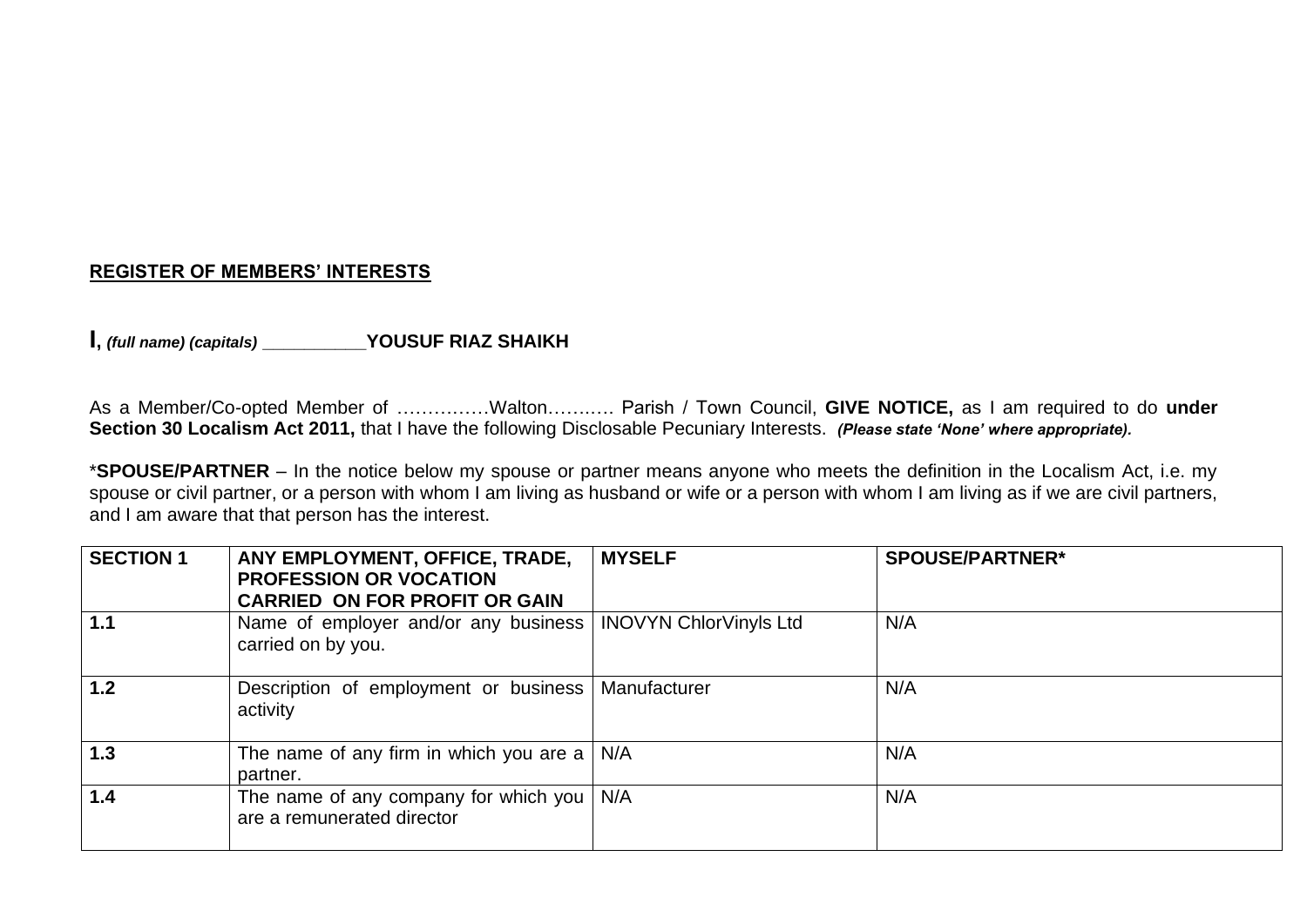| <b>SECTION 2</b> | <b>SPONSORSHIP</b>                                                                                                                                                                                                                                                           | <b>MYSELF</b> | <b>SPOUSE/PARTNER</b> |
|------------------|------------------------------------------------------------------------------------------------------------------------------------------------------------------------------------------------------------------------------------------------------------------------------|---------------|-----------------------|
| 2.1              | Any payment or provision of any other<br>financial benefit (other than from the<br>Council) in respect of any expenses<br>incurred in carrying out duties as a<br>or towards the<br>Member<br>election<br>expenses.                                                          | N/A           | N/A                   |
|                  | This includes any payment or financial<br>benefit from a Trade Union within the<br>meaning of the Trade Union and Labour<br>Relations (Consolidation) Act 1992 (a)                                                                                                           |               |                       |
| <b>SECTION 3</b> | <b>CONTRACTS</b>                                                                                                                                                                                                                                                             | <b>MYSELF</b> | <b>SPOUSE/PARTNER</b> |
|                  | Any contract which is made between you<br>(or a body in which the relevant person<br>has a beneficial interest) and the Council.<br>(a) under which goods or services are to<br>be provided or works are to be executed;<br>and:<br>(b) which has not been fully discharged. | N/A           | N/A                   |
| <b>SECTION 4</b> | <b>LAND</b>                                                                                                                                                                                                                                                                  | <b>MYSELF</b> | <b>SPOUSE/PARTNER</b> |
|                  | Any beneficial interest you have in land<br>which is within the area of the Council.                                                                                                                                                                                         | N/A           | N/A                   |
| <b>SECTION 5</b> | <b>LICENCES</b>                                                                                                                                                                                                                                                              | <b>MYSELF</b> | <b>SPOUSE/PARTNER</b> |
| 5.1              | Any licence (alone or jointly with others)<br>to occupy land in the area of the Council<br>for a month or longer                                                                                                                                                             | N/A           | N/A                   |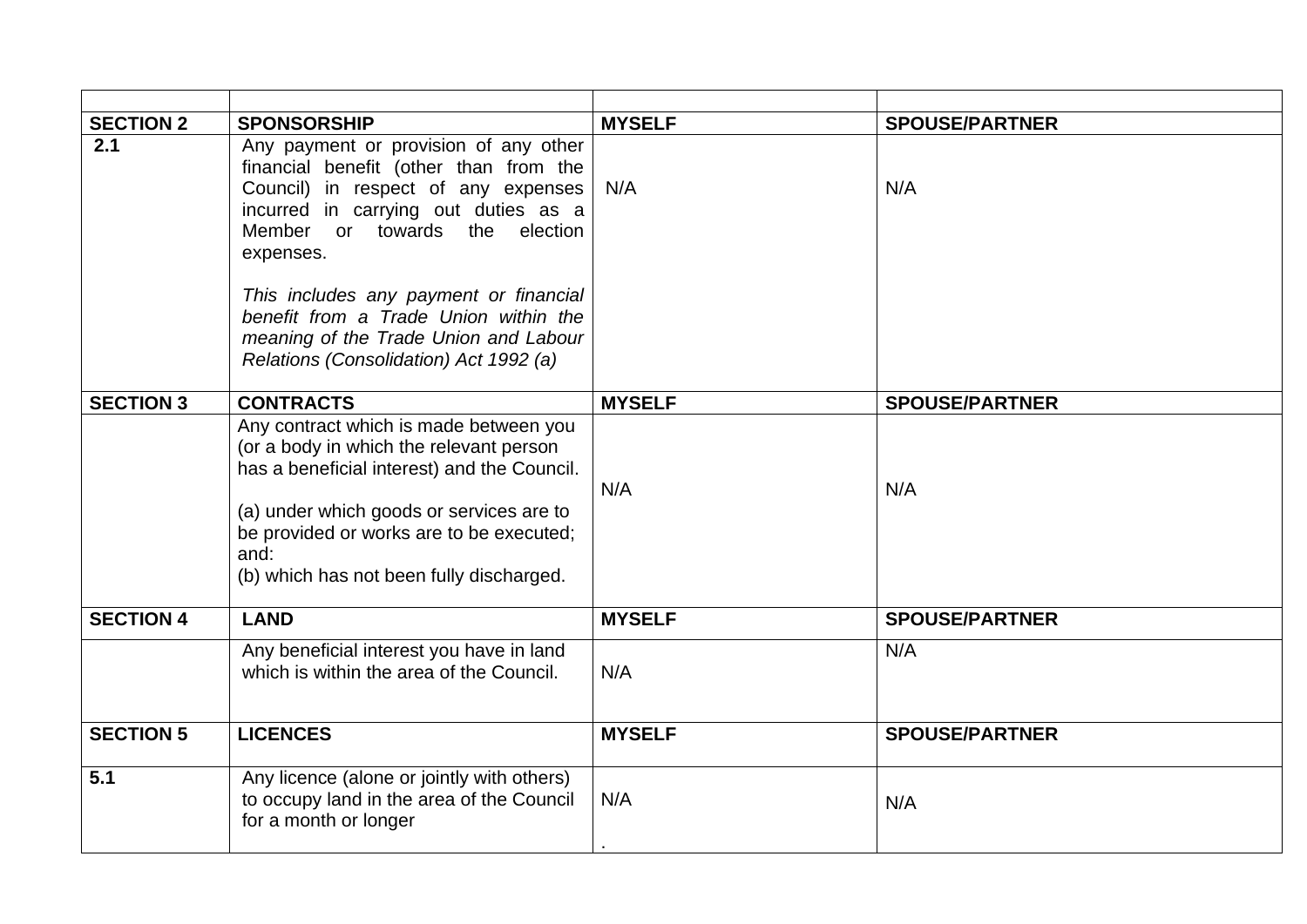| <b>SECTION 6</b> | <b>CORPORATE TENANCIES</b>                                                                                                                                                                                                                                                                                                                                                                                                                                                                                                                                                                              | <b>MYSELF</b> | <b>SPOUSE/PARTNER</b> |
|------------------|---------------------------------------------------------------------------------------------------------------------------------------------------------------------------------------------------------------------------------------------------------------------------------------------------------------------------------------------------------------------------------------------------------------------------------------------------------------------------------------------------------------------------------------------------------------------------------------------------------|---------------|-----------------------|
| 6.1              | Any tenancy where (to your knowledge) -<br>(a) The landlord is the Council named<br>above; and<br>(b) The tenant is a body in which the<br>relevant person has a beneficial interest.                                                                                                                                                                                                                                                                                                                                                                                                                   | N/A           | N/A                   |
| <b>SECTION 7</b> | <b>SECURITIES</b>                                                                                                                                                                                                                                                                                                                                                                                                                                                                                                                                                                                       | <b>MYSELF</b> | <b>SPOUSE/PARTNER</b> |
| 7.1              | Any beneficial interest in securities of a<br>body where:-<br>that body (to my knowledge) has a<br>(a)<br>place of business or land in the<br>area of the Council; and<br>$either -$<br>(b)<br>(i)<br>the total nominal value of the<br>securities exceeds £25,000 or one<br>hundredth of the total issued<br>share capital of that body; or<br>if the share capital of that body is<br>(ii)<br>of more than one class, the total<br>nominal value of the shares of any<br>one class in which has a beneficial<br>interest exceeds one hundredth of<br>the total issued share capital of<br>that class. | N/A           | N/A                   |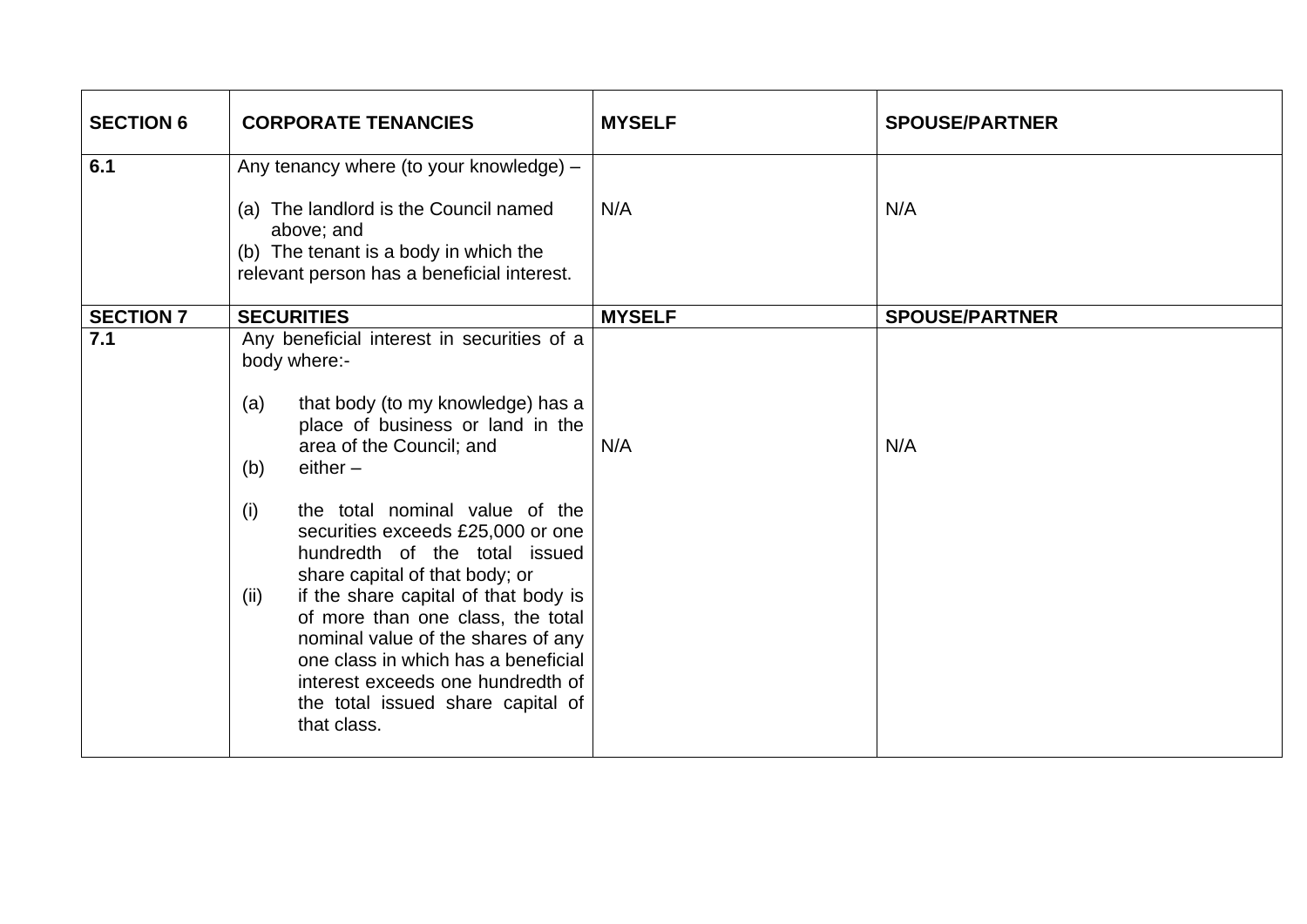### **SENSITIVE INTERESTS**

I have/have not got any Sensitive Interests as defined by Section 32\*\* Localism Act 2011 and the Monitoring Officer considers that disclosure could lead to the risk of violence or intimidation. *(Delete as appropriate)*

#### **NOTIFICATION OF CHANGE OF CIRCUMSTANCES**

A Member must, within 28 days of becoming aware of any change to the interests specified above, provide written notification to the Monitoring Officer, of that change.

#### **MEMBER'S SIGNATURE**

| <b>Date</b>                                  | 12 May 2021          |
|----------------------------------------------|----------------------|
| <b>Member's Name</b><br>(Capitals - in full) | YOUSUF RIAZ SHAIKH   |
| <b>Member's signature</b>                    | <b>Yousuf Shaikh</b> |

\*\* Section 32 – If the interest is entered in the Authority's register, copies of the register that are made available for inspection and any published version of the register must not include details of the interest, but may state that the Member or Co-opted Member has an interest, the details of which are withheld under this sub-section.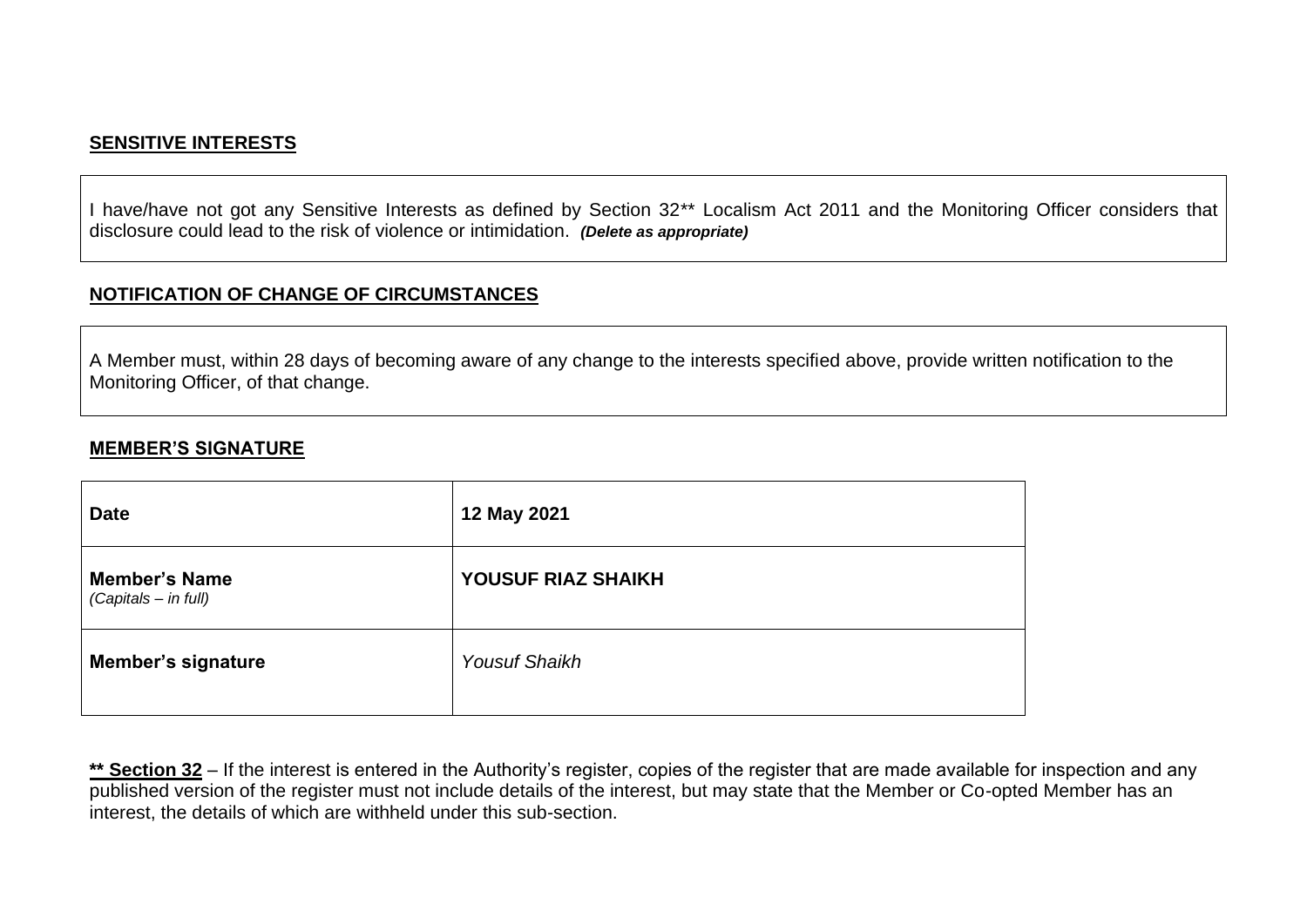### **OTHER INTERESTS**

## **Membership of Organisations**

I am a member of, or I am in a position of general control or management in:-

| 1.      | Any body to which I have been appointed or nominated by the Council                                                                  |
|---------|--------------------------------------------------------------------------------------------------------------------------------------|
| N/A     |                                                                                                                                      |
| 2.      | Any body exercising functions of a public nature (eg school governing body or another council):                                      |
| N/A     |                                                                                                                                      |
| 3.      | Any body directed to charitable purposes:                                                                                            |
| N/A     |                                                                                                                                      |
| 4.      | Any body, one of whose principal purposes includes the influence of public opinion or policy (including any political party or trade |
| union): |                                                                                                                                      |
| N/A     |                                                                                                                                      |